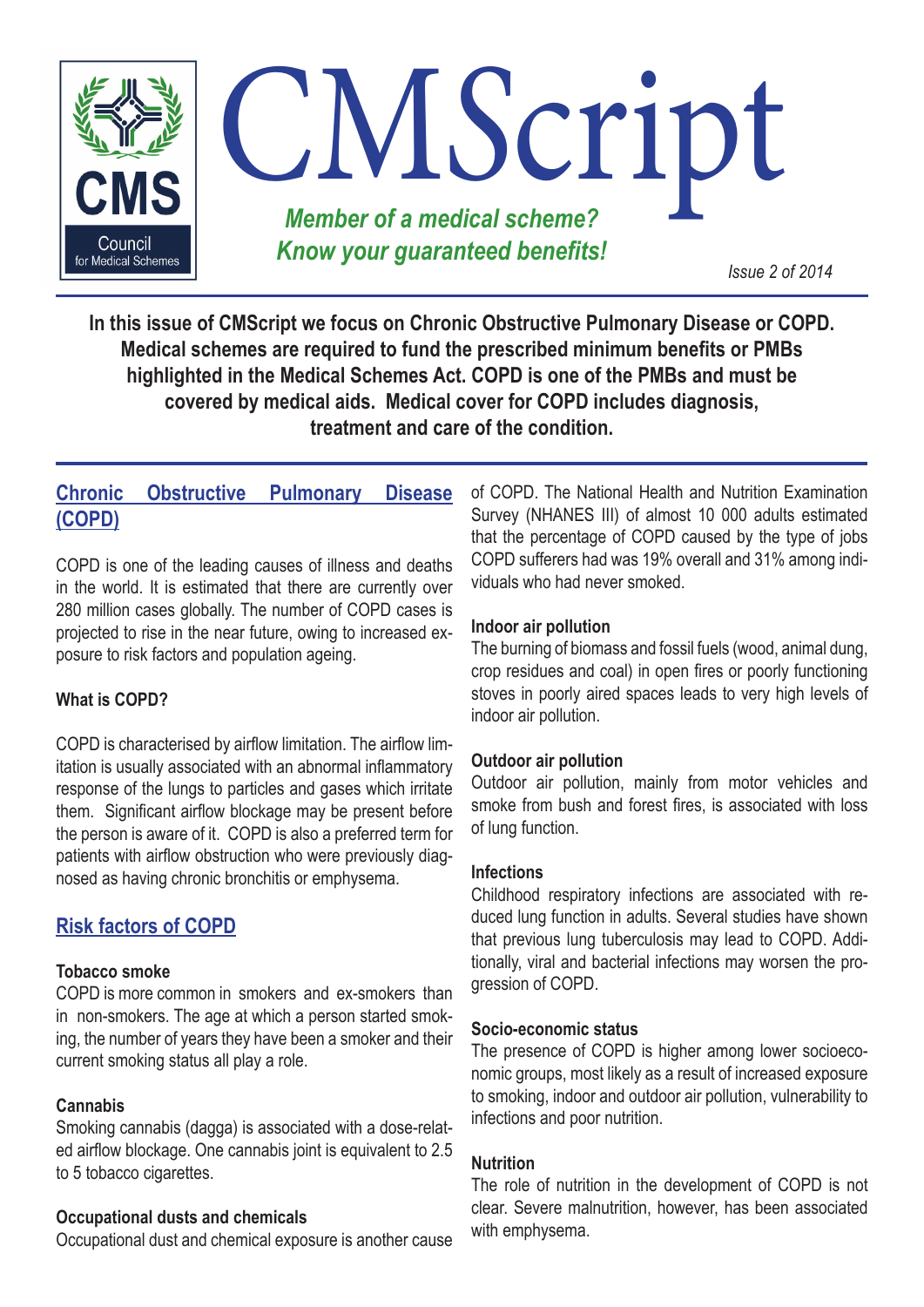# **What are the signs and symptoms of COPD?**



The patient will experience:

**2**

- breathlessness on exertion;
- chronic progressive dyspnoea (difficulty in breathing);
- chronic cough with or without mucous production;
- frequent winter 'bronchitis' (inflammation or swelling of the bronchial tubes);
- wheezing (whistling sound during breathing).

One of the primary symptoms of COPD is progressive and persistent breathlessness.

The following may also be present:

- weight loss:
- inability to be active;
- waking at night;
- ankle swelling;
- fatique;
- occupational hazards;
- chest pain;
- haemoptysis (coughing up blood).

#### However, chest pain and coughing up blood are not common in COPD and so could be as a result of other diseases or illnesses.

## **Diagnosis of COPD**

COPD should be considered in patients over the age of 35 who have smoked for more than 10 years. There is no single diagnostic test for COPD. Making a diagnosis relies on clinical judgement based on a combination of history, physical examination and confirmation of the presence of airflow obstruction. COPD may sometimes be misinterpreted as asthma. Below is a guide for differentiating between COPD and asthma.

## **Features suggesting COPD**

- a long history of smoking or exposure to other risk factors;
- persistent difficulty in breathing, wheezing and productive cough despite treatment;
- slow progression;
- hyperinflation (excessive expansion) of the lungs;
- abnormal spirometry (breathing tests) that persist during a stable phase of the disease;
- cyanosis (blue or purple colouration of the skin or mucous membranes).

## **Features that suggest asthma**

- young age when breathing difficulties begin;
- presence of atopy (genetic predisposition to allergies) and/or allergic rhinitis (inflammation of the inside of the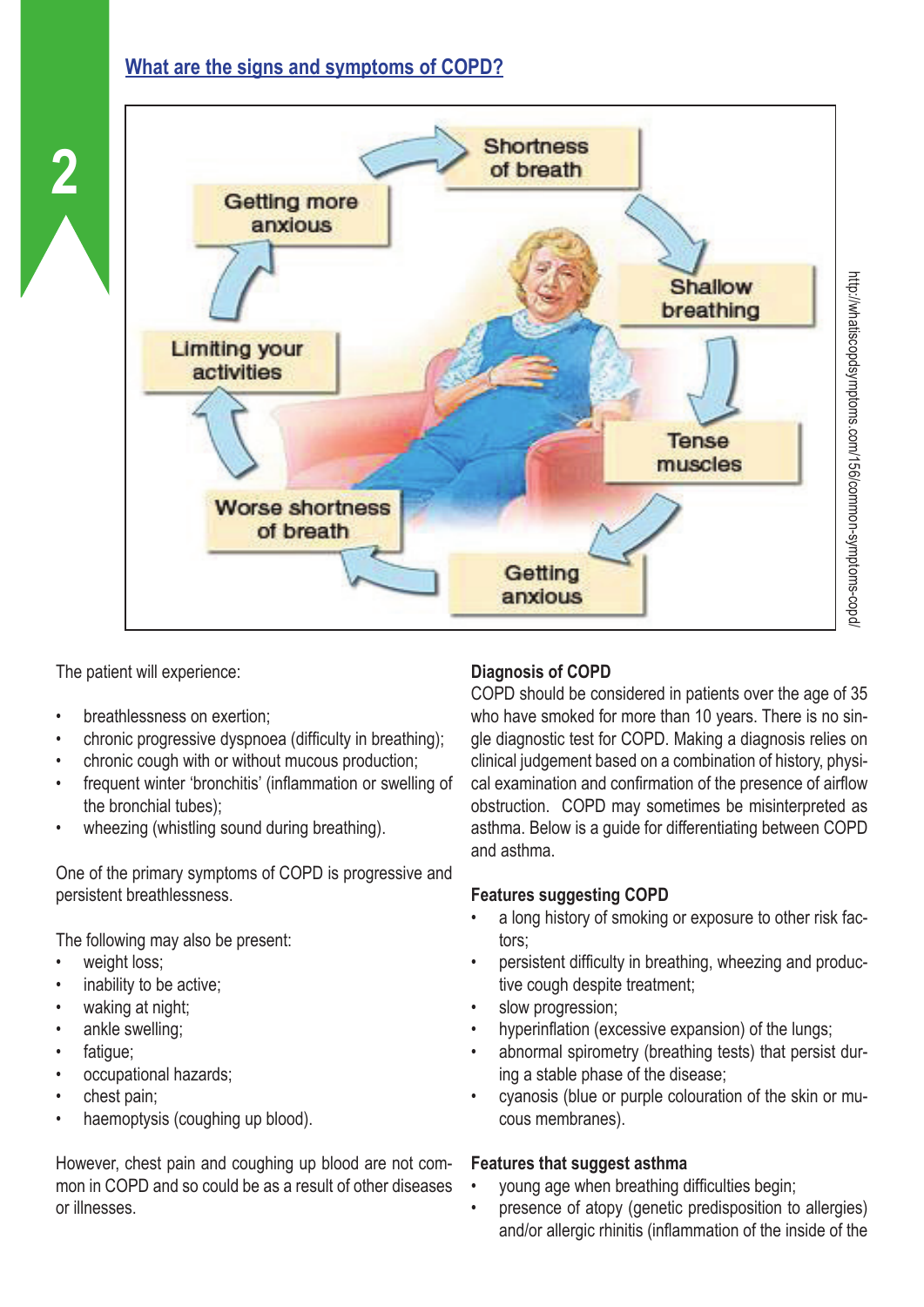nose caused by allergens);

- day-to-day variation, variation during the day and seasonal variability;
- marked improvement in lung function after a bronchodilator (medication that helps open the lungs and airways) and/or a two-week trial of treatment with systemic steroids.

#### **Additional considerations in the diagnosis of asthma and COPD**

- asthma and COPD may co-exist, and distinguishing them may be difficult;
- breathlessness occurs late in COPD;
- asthmatics who smoke may have an accelerated decline in lung function.

#### **Tests to confirm the presence of COPD**

**Spirometry** 

bronchodilator. Vital capacity refers to the maximum amount of air a person can breathe out from the lungs after a maximum inhalation.

The FEV1 is usually reduced, that is, less than 80% of the predicted value, and is used as a measure of the severity of the condition. If FEV1 is more than 80% of the predicted value, a diagnosis of COPD should only be made in the presence of respiratory symptoms, for example breathlessness or a cough. An improvement in FEV1 more than or equal to 12% from baseline and more than or equal to 200 ml indicates

considerable reversibility compatible with asthma but also seen in many patients with COPD. Generally, the improved results demonstrate the likelihood that the diagnosis may be asthma, taking into consideration other symptoms and signs.



This is a test done using an apparatus called spirometer to measure how much air is taken in and breathed out by the lungs.

The test is essential for the detection, assessment and management of patients with COPD. Spirometry should be done before a patient is given puffs of medicines called short-acting beta-2 agonist bronchodilators like salbutamol, fenoterol or terbutaline. The test should be repeated 20 minutes after giving the medicine.

Measurements used in the diagnosis of COPD are forced expired volume in one second (FEV1), forced vital capacity (FVC) and FEV1/FVC percentage pre-and post-

#### **Further investigations**

During the initial medical evaluation, the following are done in addition to spirometry:

**3**

a chest x-ray to exclude other abnormalities;

• a full blood count to identify anaemia or polycythaemia (increase in the total red cell mass);

• a body mass index (BMI) calculation.

#### **Additional investigations**

CT scan of the chest

 - to investigate symptoms that seem inconsistent with the spirometric results;

 - to investigate abnormalities seen on a chest X-ray;

 - to assess appropriateness for surgery.

- Echocardiogram to assess cardiac status if there are features of cor pulmonale (right sided heart failure)
- Pulse oximetry to assess need for oxygen therapy
- Sputum culture to identify micro-organisms if sputum (mucous) is persistently present and purulent (contains pus)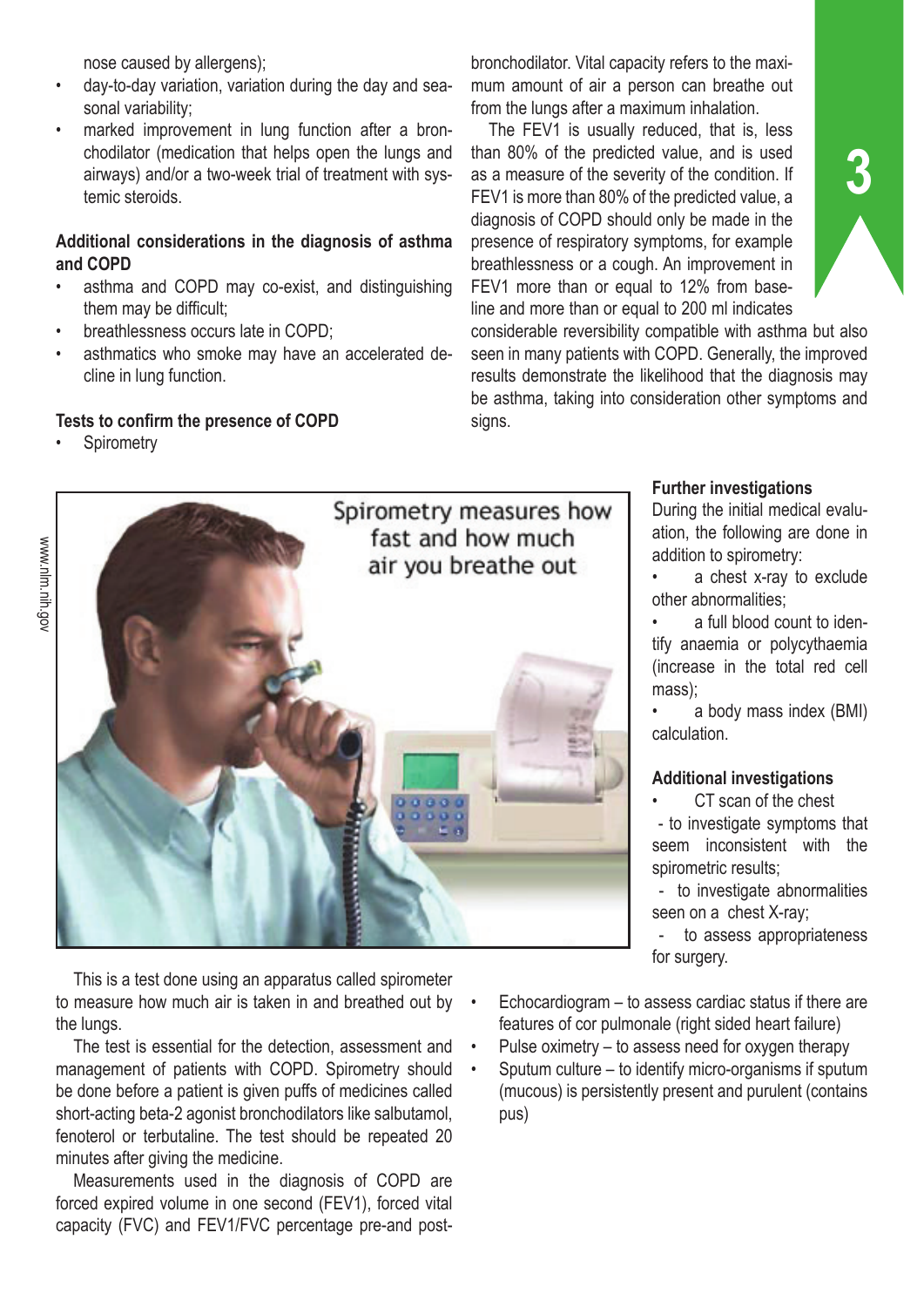## **What are the stages of COPD?**

## **Stages of COPD (FEV1/FVC <70%)**

|  |                               | Stage 1<br>Mild | Stage 2<br>Moderate | Stage 3<br>Severe | Stage4<br>Very severe |
|--|-------------------------------|-----------------|---------------------|-------------------|-----------------------|
|  | FEV 1 after<br>bronchodilator | ≥80%            | $50 - 80%$          | $30 - 50%$        | $<$ 30%               |

SAMJ 2011:66

## **Treatment**

The aim is to alleviate breathlessness and improve effort tolerance. The following methods of treatment are used for COPD:

#### **Inhaled short-acting beta-2 agonists (SA BA)**

These work quickly; examples include Salbutamol, Fenoterol and Terbutaline.

#### **Inhaled long-acting beta-2 agonists (LA BA)**

These are Salmeterol and Formoterol. LA BAs improve symptoms, reduce worsening of the disease, reduce the need for rescue therapy and improve exercise capacity. Formoterol may also be used as a relief treatment because it works quickly.

#### **Combination of inhaled corticosteroids (ICS) and LA BAs**

Inhaled corticosteroids, particularly in combination with LA BAs, have been shown to improve lung function and quality of life.

#### **Inhaled anti-cholinergics**

Anticholinergic agents are effective bronchodilators for COPD to relieve constriction of the airways. Tiotropium may be used as a first-line, long-acting bronchodilator treatment in COPD or may be used in combination with LA BAs. Ipratropium bromide may be prescribed for relief from symptoms.

#### **Nebuliser treatment**

This is an alternative for Stage 3 and 4 patients with poor inhalation technique and/or acute dyspnoea (shortness of breath). Nebulised Ipratropium plus beta-2 agonists can be used.

## **Combination bronchodilator treatment**

The following combinations are effective:

- short-acting beta-2 agonists + Ipratropium;
- long-acting beta-2 agonists + Ipratropium;
- long-acting anti-cholinergic + short-acting beta-2 agonists;
- long-acting anti-cholinergic + long-acting beta-2 agonists.

Oral theophylline may be added to any combination of inhaled treatment.

#### **Theophyllines**

Theophyllines have similar bronchodilator effects to beta-2 agonists and improve quality of life.

## **Oral corticosteroids**

Oral corticosteroids are no longer recommended for stable COPD. Low-dose oral corticosteroids only cause small improvements in lung function. Higher doses (≥30 mg/d) are associated with improvements in lung function but also with major side-effects that include high blood pressure, hyperglycaemia (high blood sugar) and osteoporosis (bone disease).

#### **Mucolytics and mucokinetic agents**

Coughing up persistent mucous is a distressing symptom. Unfortunately, the effectiveness of mucolytics, mucokinetic drugs, cough syrups and acetylcysteine (oral and inhaled) has not been proven, and therefore these are not recommended.

#### **Newer phosphodiesterase inhibitors**

Phosphodiesterase inhibitors such as Roflumilast have been shown to be effective in phase III clinical trials but are not yet registered for use in South Africa.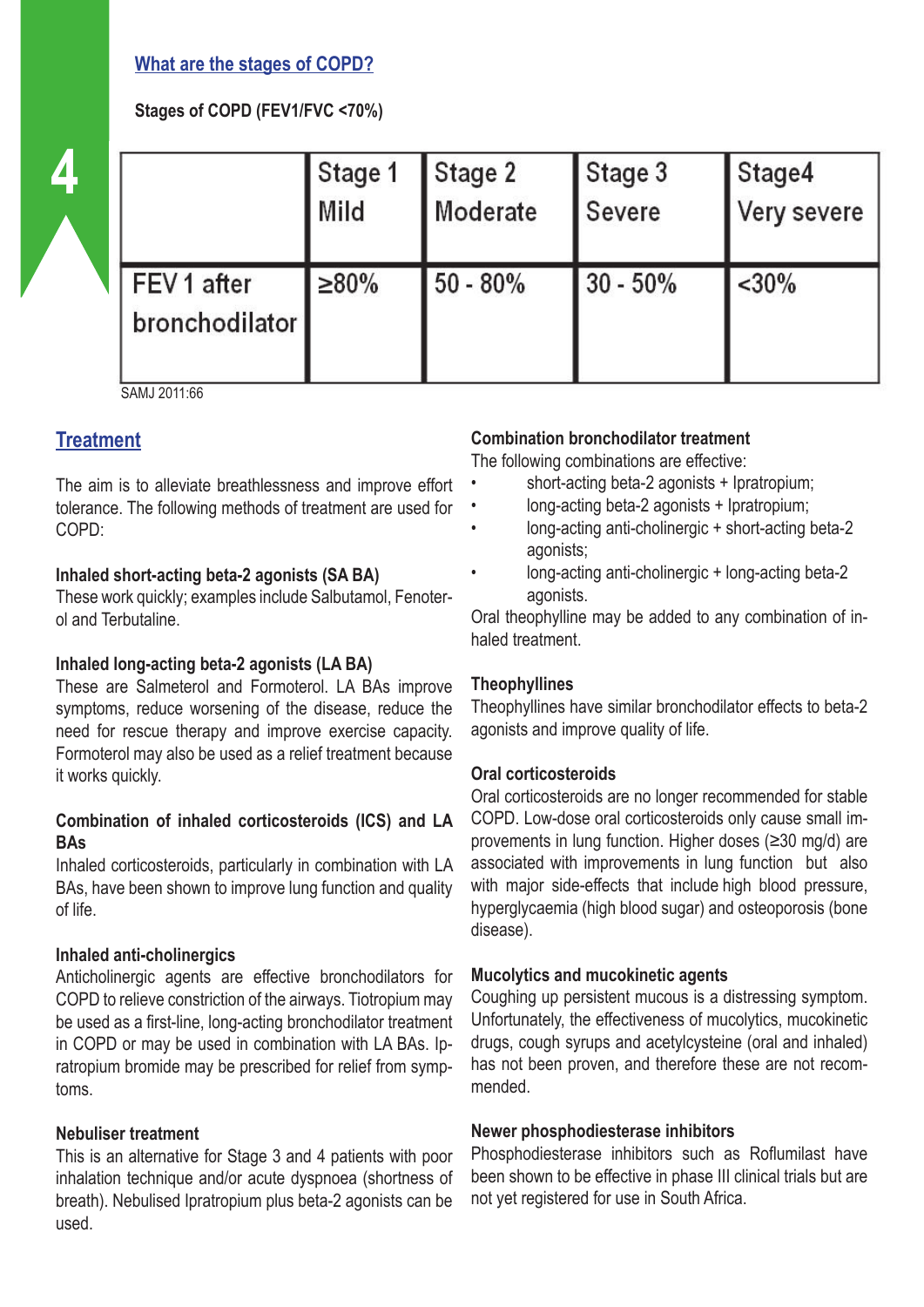#### **Chest physiotherapy**

A cough may be improved by instruction from a physiotherapist, who plays an important role in advising on breathing and coughing techniques.

#### **Venesection/phlebotomy**

An increased haematocrit (volume of red blood cells in the blood) causes aggravation of cardiac failure, increased abnormal breathing and an increased incidence of blood clots. Therapeutic venesection (drawing of blood) should be considered as this can keep the volume of red blood cells in the normal range.

## **Long-term oxygen therapy (LTOT)**

Oxygen is administered by facemask or nasal cannula device for a total of at least 16 hours per 24-hour day at a flow rate of 1 to 2 litres/minute. Oxygen can be delivered by oxygen concentrators or by cylinders. With these systems, patients do not have to be confined to their homes.

## **Lung surgery**

The following surgical techniques can improve lung function and symptoms of COPD:

- A bullectomy may be performed to decompress adjacent lung tissue if there are large, localised bullae (bubbles).
- Lung volume reduction surgery  $-$  this is where parts of the lung are removed to reduce hyperinflation. This is an alternative to lung transplantation in patients with severe inhomogeneous emphysema who continue to suffer from symptoms despite the best medical treatment plan.
- Lung transplantation  $-$  this approach may be used in patients with diffuse severe emphysema, but access to transplantation is very limited in South Africa. Its effect on survival after two years remains controversial.

## **Pulmonary rehabilitation**

Pulmonary rehabilitation is a multidisciplinary programme of care for patients with chronic respiratory impairment to improve a patient's physical and social performance and independence.

# **What is covered under PMBs for COPD?**

Medical aid cover includes diagnosis, treatment and care if you have COPD. According to the Chronic Disease List (CDL), all patients should stop smoking, avoid irritants and have an annual influenza immunisation.

The doctor may prescribe the treatment as follows:

| Stage 1 COPD                                           |  |  |  |  |
|--------------------------------------------------------|--|--|--|--|
| <b>Bronchodilators</b>                                 |  |  |  |  |
| Beta2 agonist inhaler                                  |  |  |  |  |
| Ipratropium Bromide                                    |  |  |  |  |
| Beta <sub>2</sub><br>Combination of Bronchodilators,   |  |  |  |  |
| agonist inhaler, Ipratropium Bromide                   |  |  |  |  |
| Oral theophylline                                      |  |  |  |  |
| If no improvement, oral corticosteroids for 14<br>days |  |  |  |  |
| For severe and advanced disease, long-term             |  |  |  |  |
| domiciliary oxygen therapy should be                   |  |  |  |  |
| considered to treat complications and                  |  |  |  |  |
| prevent weight loss.                                   |  |  |  |  |

| Stage 2 & 3 COPD                                                                                                                       |  |  |  |  |
|----------------------------------------------------------------------------------------------------------------------------------------|--|--|--|--|
| <b>Bronchodilators</b>                                                                                                                 |  |  |  |  |
| Beta2 agonist inhaler                                                                                                                  |  |  |  |  |
| Ipratropium Bromide                                                                                                                    |  |  |  |  |
| Combination of Bronchodilators, Beta2 agonist<br>inhaler, Ipratropium Bromide                                                          |  |  |  |  |
| Oral theophylline                                                                                                                      |  |  |  |  |
| Oral corticosteroids trial for 14 days                                                                                                 |  |  |  |  |
| For severe and advanced disease, long-term<br>be<br>domiciliary oxygen therapy should<br>considered to treat complications and prevent |  |  |  |  |

weight loss.